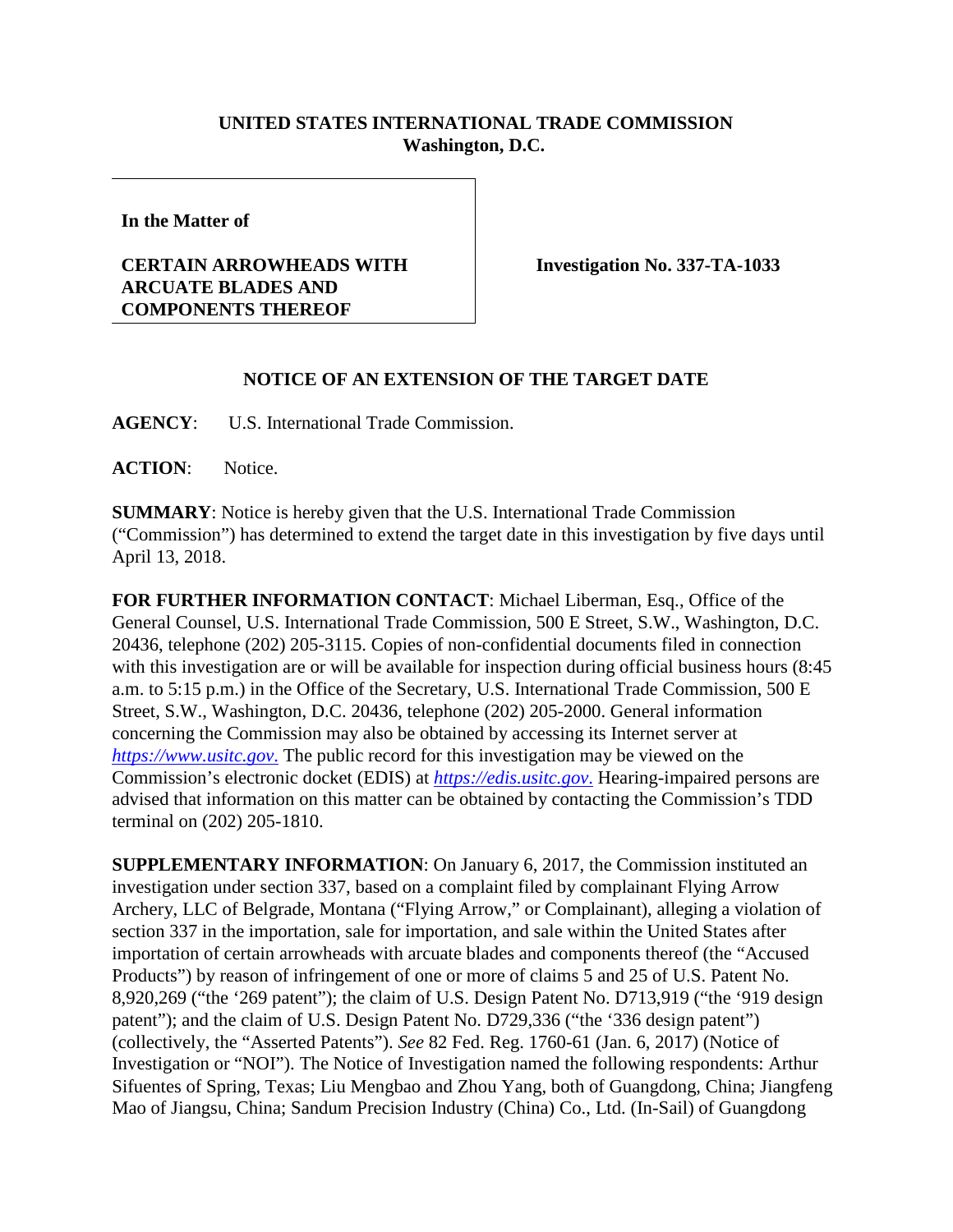Province, China; Wei Ran, Dongguan Hongsong, and Wanyuxue, all of Guangdong, China; and Yandong of Henan, China. A Commission investigative attorney ("IA") is participating in this investigation. *Id*.

On April 4, 2017, the ALJ found Arthur Sifuentes, Zhou Yang, Jianfeng Mao, Sandum Precision, and Liu Mengbao (collectively, the "Defaulting Respondents") in default. See Order No. 6 (unreviewed, Commission Notice (Apr. 28, 2017)). On April 6, 2017, the ALJ issued an Initial Determination granting Flying Arrow's motion to terminate the Investigation as to the remaining respondents based on withdrawal of the infringement allegations in the Complaint. See Order No. 7 (unreviewed, Commission Notice (Apr. 28, 2017)).

On August 15, 2017, complainant filed a motion for summary determination of a violation of section 337 pursuant to Commission Rule 210.16(c)(2) to support its request for entry of a general exclusion order with respect to all asserted patents. The IA filed a timely response in support of the motion. No respondent filed a response to the motion.

On November 8, 2017, the presiding ALJ issued an ID (Order No. 9) granting Complainant's motion for summary determination thus finding a violation of section 337, terminating the investigation in its entirety, and recommending the issuance of a GEO. No party petitioned for review of the ID.

On December 21, 2017, the Commission determined not to review Order No. 9. *See*  "Notice of Commission Decision Not to Review an Initial Determination Granting Complainant's Motion for Summary Determination of a Violation of Section 337; Request for Submissions [on Remedy, the Public Interest, and Bonding]" (December 21, 2017) ("Commission Notice"). *See* 82 FR 61587-88 (Dec. 28, 2017). The Commission's determination resulted in a determination of a violation of section 337.

The Commission requested written submissions on remedy, public interest, and bonding. *Id*. Complainant and the IA timely filed their submissions pursuant to the Commission Notice. No other parties filed any submissions in response to the Commission Notice.

The Commission has determined to extend the target date in this investigation by five days until Friday, April 13, 2018.

The authority for the Commission's determination is contained in section 337 of the Tariff Act of 1930, as amended (19 U.S.C. 1337), and in Part 210 of the Commission's Rules of Practice and Procedure (19 CFR Part 210).